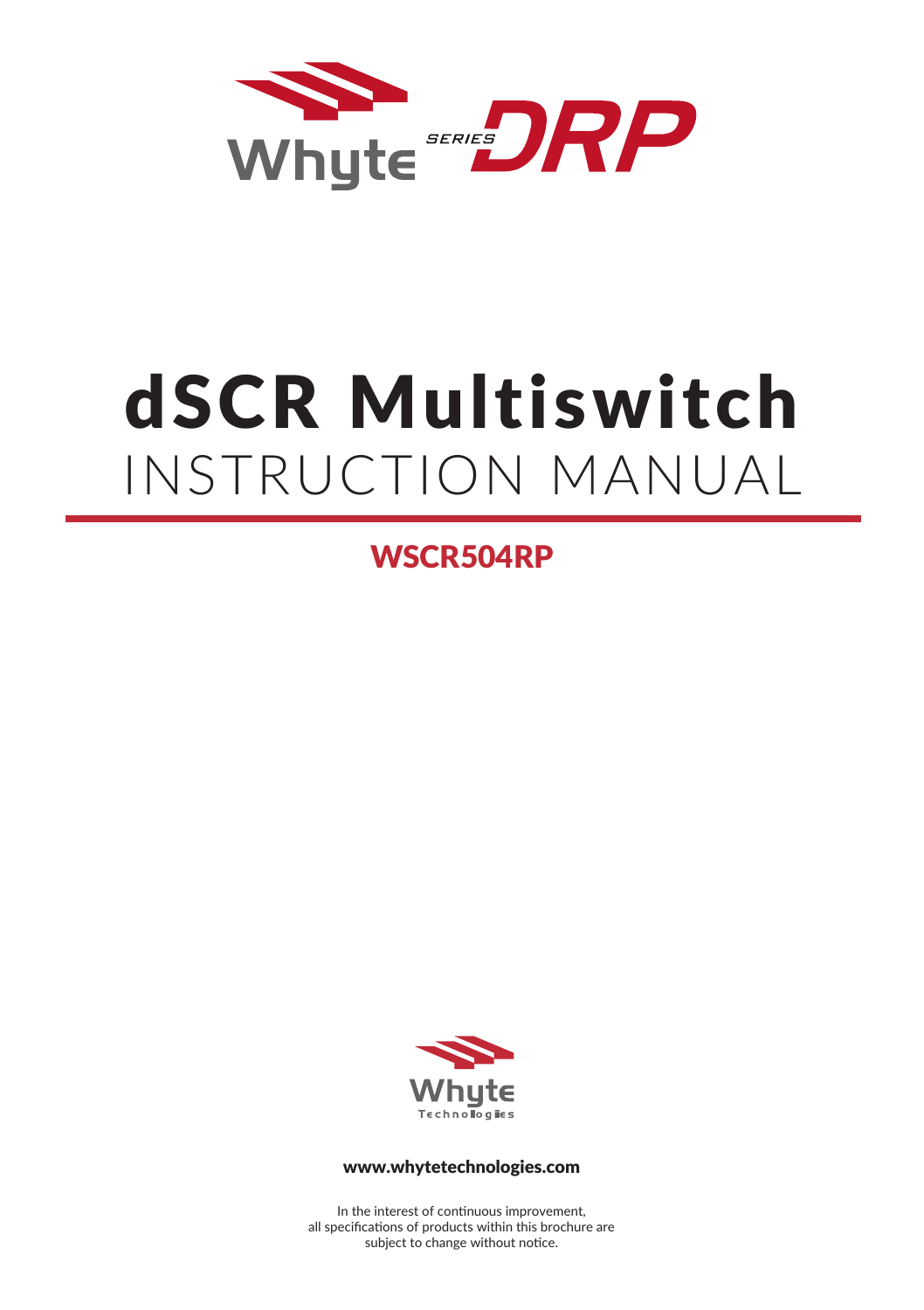## **CONTENTS**

| Safety                        | 3              |
|-------------------------------|----------------|
|                               |                |
| Precautions                   | 3              |
| Guarantee                     | 3              |
| <b>General Description</b>    | $\overline{4}$ |
| <b>Product Description</b>    | 5<br>ı         |
|                               |                |
| <b>Technical Description</b>  | 6              |
| Installation Instructions     | 8              |
| Commissioning the Multiswitch | 11             |
| <b>Example Configuration</b>  | 12             |
| Specifications                | 14             |
|                               |                |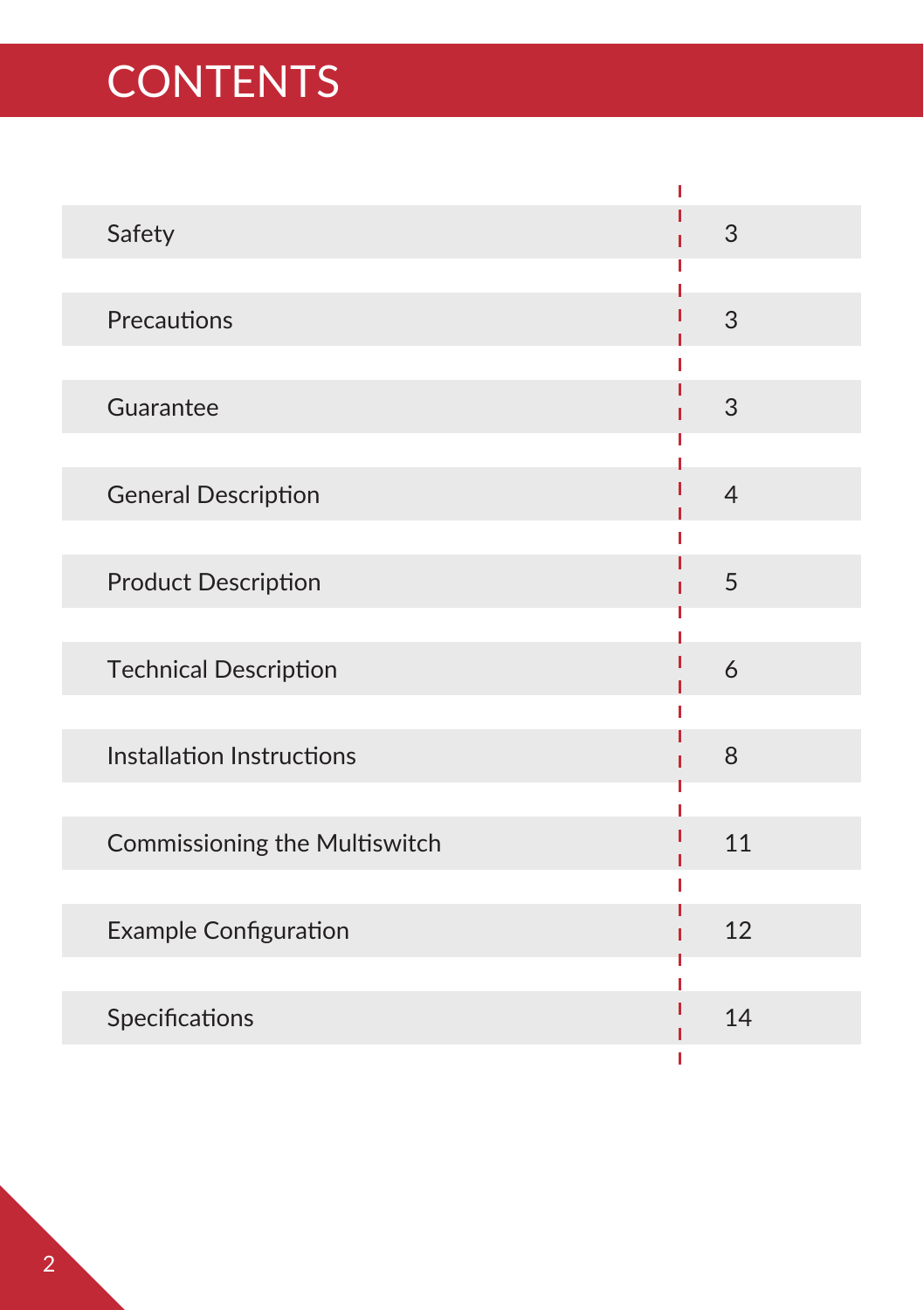### **SAFFTY**

The Multiswitches are intended for indoor use only. Do not install the Multiswitch in damp, humid, hot or dusty areas.

Switch off and remove the power supply when making connections to the Multiswitch to avoid damaging the unit.

Always earth bond the Multiswitch using the Earth Bonding Lug and/or the Earth Terminal Bars to a suitable earth bonding point using minimum 4mm² diameter earth cable.

#### PRECAUTIONS

To ensure trouble free operation:

Do not remove the cover of the Multiswitch or disassemble it as this will invalidate the guarantee.

The female F connectors on this unit were designed for use with '100' type coaxial cable with a centre core diameter of 1mm². When using larger CT125 or CT167 cables, you must ensure that suitable F connectors with reducing pins are used otherwise damage to the unit will occur which will invalidate the guarantee.

Do not over tighten the F connectors (finger tight only).

#### **GUARANTFF**

All Whyte products are guaranteed for a period of 4 years from the date of purchase against defects. Within this guarantee period, Whyte Technologies will repair or replace the faulty product. In the unlikely event, please return any faulty products to your dealer.

The Guarantee will be deemed as void if the serial number on the product is removed, damaged or illegible. The Guarantee excludes defects caused by incorrect use, accidental damage, disassembly, water/fire/lightning damage or lack of ventilation.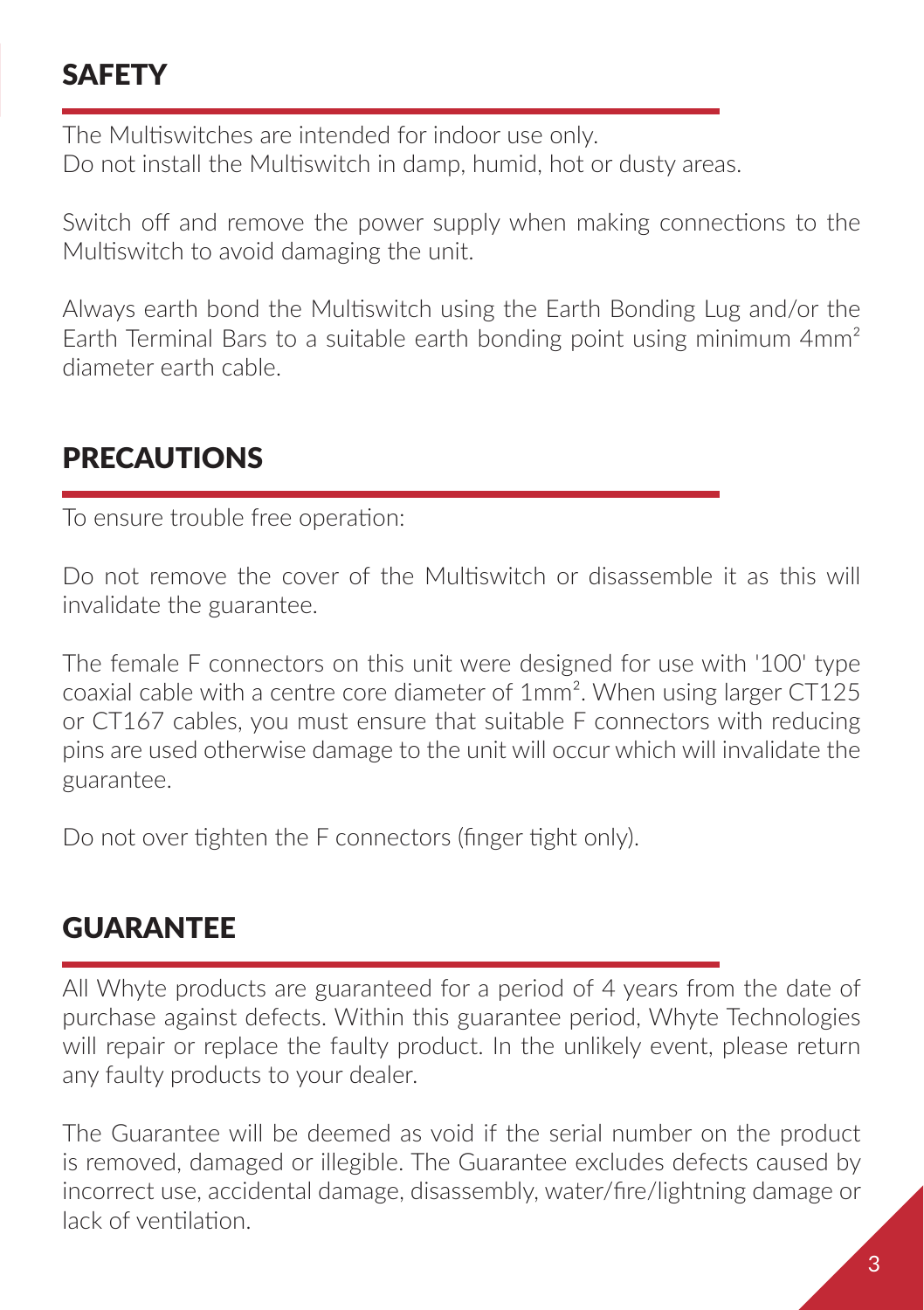#### GENERAL DESCRIPTION

The Whyte WSCR504RP is a remote powered dSCR multiswitch designed specifically for installations where no landlords power is available. The WSCR504RP retains all the features and performance of the conventional Series D range of dSCR multiswitches. These performance features easily facilitate the cascading of several units due the low loss trunks, TERR gain control and Pro-Tap.

The Series D range can be directly conjoined with Series 5 conventional Multiswitches using the supplied F type couplers to seamlessly create Hybrid IRS Systems.

When used with the WPSU-SAP1/SAP2 Smart Apart PSU's from Whyte, customer support is reduced and customer satisfaction is increased as the IRS system will function correctly irrespective of building occupancy or type of set-top-box (if any) used by the resident.

Each subscriber output provides SkyQ, Legacy SAT, TV and Radio Services. Satellite subscriber signal levels in both Legacy and dSCR mode are automatically set to 89dBμV via AGC.

Terrestrial signal levels are controlled via a manual Gain Control knob and a selectable Protean Tap which permits a wide range of TERR input signal levels ranging from 50 to 108dBμV.

The reception of 2 satellites can easily be achieved by utilising 2 Wideband LNB's and switching the unit to Wideband LNB mode.

The power is provided remotely via the REC port which powers only that particular port, the trunk and any amplifier, legacy multiswitch or LNB connected. The WSCR504RP can not be powered via the trunk therefore any additional WSCR504RP's within the system will not be powered and added to the load. This ensures that no individual apartment will experience apartment PSU overload.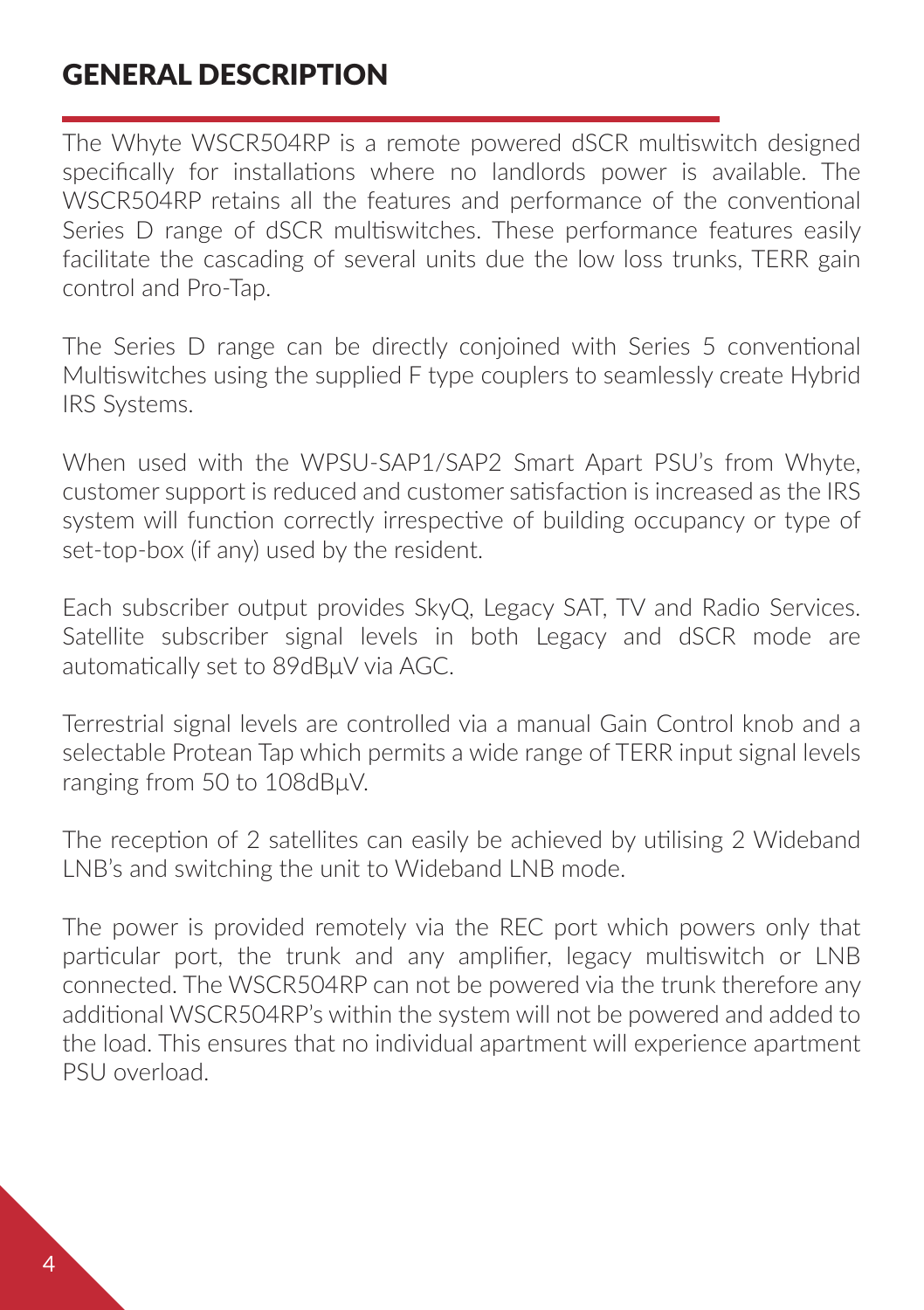#### PRODUCT DESCRIPTION



- 1. Inputs Satellite
- 2. Input Terrestrial
- 3. Corner Mounting Brackets
- 4. LNB Selector Switch
- 5. Subscriber (REC) Outputs
- 6. Subscriber Output Status Indicator
- 7. Trunk Output SAT
- 8. Trunk Output TERR
- 9. TERR Protean Tap
- 10. TERR Gain Control
- 11. TERR 12V DC Switch
- 12. Earth Terminal
- 13. Earth Terminal Bar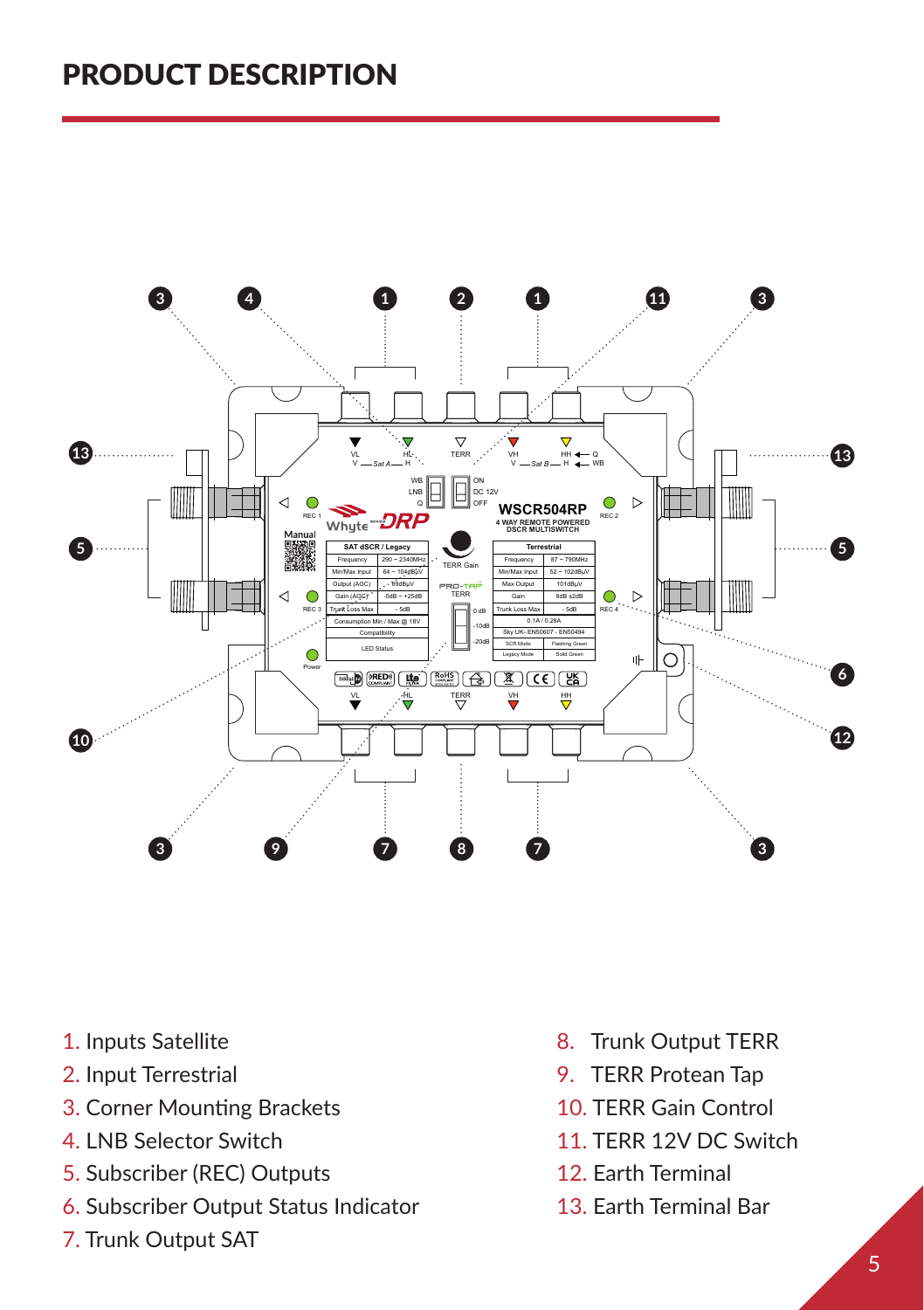#### DC POWERING

The power is provided remotely via the REC port which powers only that particular port, the trunk and any amplifier, legacy multiswitch or LNB connected. The WSCR504RP can not be powered via the trunk therefore any additional WSCR504RP's within the system will not be powered and added to the load. This ensures that no individual apartment will experience apartment PSU overload.

When used with the WPSU-SAP1/SAP2 Smart Apart PSU's from Whyte, customer support is reduced and customer satisfaction is increased as the IRS system will function correctly irrespective of building occupancy or type of set-top-box (if any) used by the resident.

A 12V DC switch is available to power a Mast Head Amplifier connected to the TERR input. If a Mast Amplifier is not being used this must be left in the OFF position.

#### SUBSCRIBER PORT MODE INDICATION

Each Subscriber Port has an LED indicator to confirm the mode status.

 **Legacy Mode:** Solid Green **dSCR Mode:** Blinking Green

#### **Legacy Mode:**

This is the default mode of the Multiswitch. In this mode the Multiswitch functions like a conventional legacy Multiswitch.

#### **dSCR Mode:**

When a dSCR Set Top Box is connected, the corresponding port will acknowledge the dSCR DiSEqC commands and switch to dSCR mode. To revert back to legacy mode the power to the Subscriber Port needs to be interrupted momentarily. A reboot of the Multiswitch is NOT necessary to revert back to legacy mode.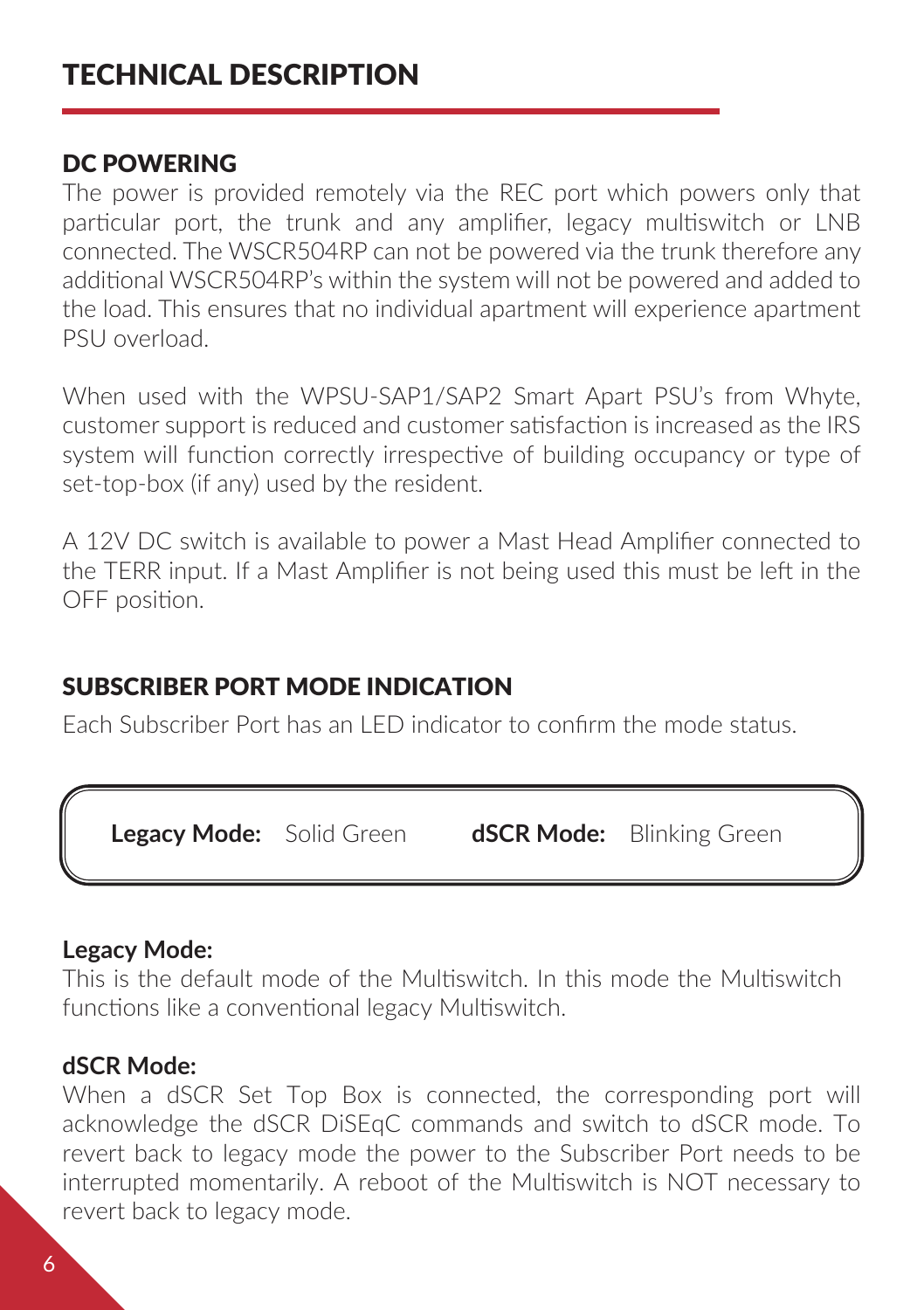#### CASCADE MODE

Multiple Whyte Series DRP WSCR504RP Multiswitches can be connected in cascade as each subscriber is providing power to their port on the Multiswitch. The system can be further extended with series 5 Legacy Multiswitches. Please note: Legacy Whyte Series 5 Multiswitches are not configure for remote power and will require a PSU.

When used with the WPSU-SAP1/SAP2 Smart Apartment PSU's from Whyte, customer support is reduced and customer satisfaction is increased as the IRS system will function correctly irrespective of building occupancy or type of set-top-box (if any) used by the resident.

Always terminate the SAT/TERR Trunk Outputs of the last Multiswitch in a cascade using 75Ω DC Blocked F-Type Terminators.

#### QUATTRO/WIDEBAND LNB SWITCH

The Series D range is compatible with both Quattro and Wideband LNB's. To enable compatibility with a Quattro LNB (5 Wire Trunk) place the switch in the position marked "Q". To enable compatibility with a Wideband LNB (3 Wire Trunk) place the switch in the position marked "WB". Note: when using wideband mode ensure that any amplifiers, taps or splitters that form part of a system are wideband compatible.

#### 2 SAT RECEPTION

The reception of two satellites can be achieved via a 5 wire trunk by utilising 2 Wideband LNB's. The required satellite can then be selected by the STB using simple diseqc Satellite A and B commands.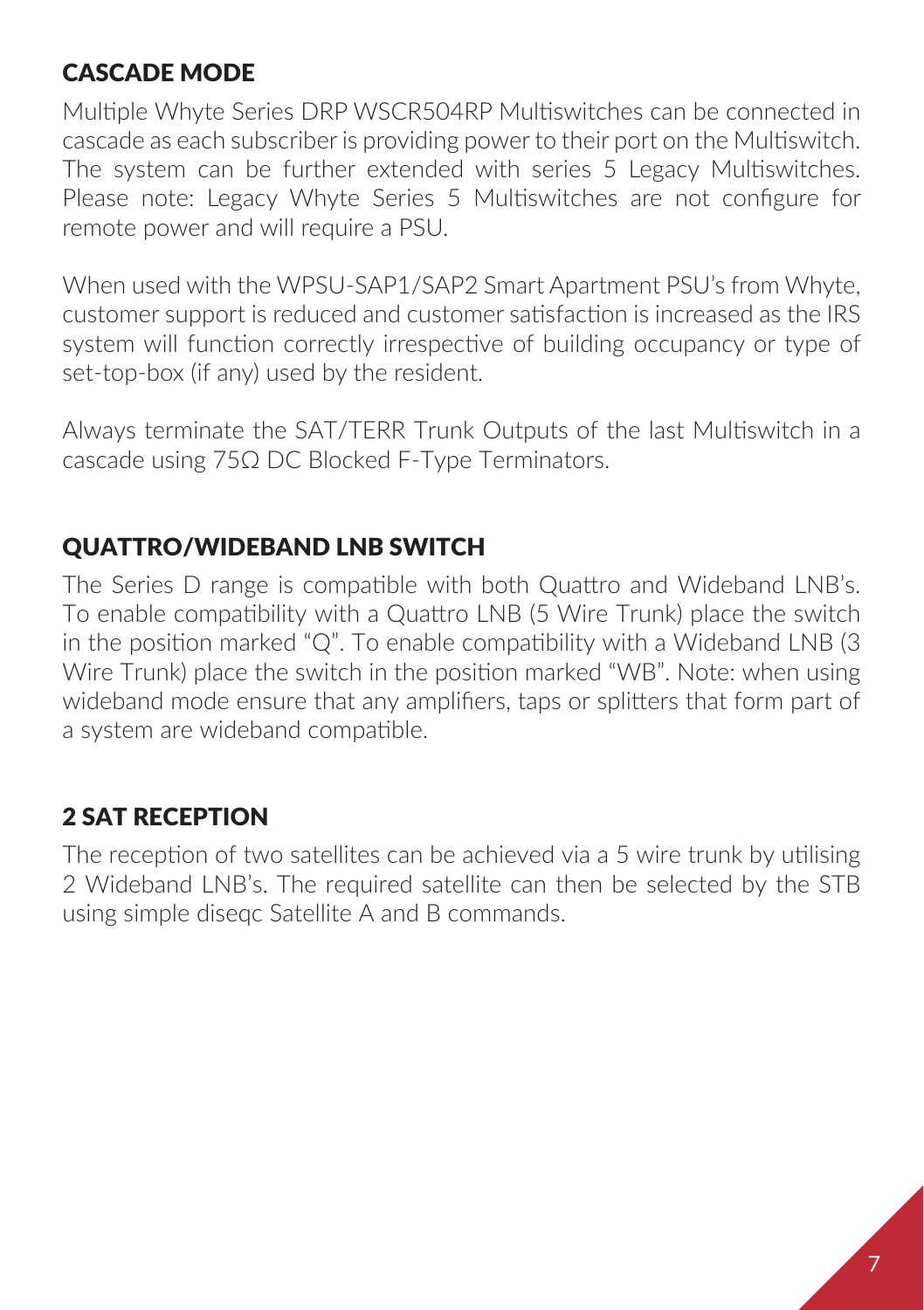#### MOUNTING THE MULTISWITCH

Select a suitable location to install the Multiswitch. Do not install the Multiswitch in damp, humid, hot or dusty areas. Using the screw slots on the Corner Brackets, secure the Multiswitch using the appropriate fixing screws and wall plugs to suit the relevant wall surface or cabinet.

#### CONNECTING THE SAT & TERR INPUT AND OUTPUT TRUNK CABLES

Use a suitably sized Satellite Dish to provide adequate signal levels from the satellite being received. Ensure that the Satellite Drop Cables are connected correctly to the LNB's. Ensure that the F Connectors are properly sealed against water ingress. If a Composite Cable (multi core coaxial cable) has been used, ensure that the outer jacket is not facing upwards and cannot collect rain water.

Check the Terrestrial Drop Cable and ensure that this has also been sealed against water ingress. If a Triplexer has been used to combine FM and DAB aerials with the UHF Terrestrial Aerial, ensure that this is also water tight. Ensure that all drop cables have drip loops prior to their entering the building.

Connect the SAT and TERR drop cables to the corresponding Satellite and TERR Inputs on the Multiswitch. Connect any additional Multiswitches or Trunk Cables to the Satellite & TERR Trunk Outputs as applies. Ensure that you terminate the last Multiswitch in a cascade using 75Ω DC Blocked F-type Terminators.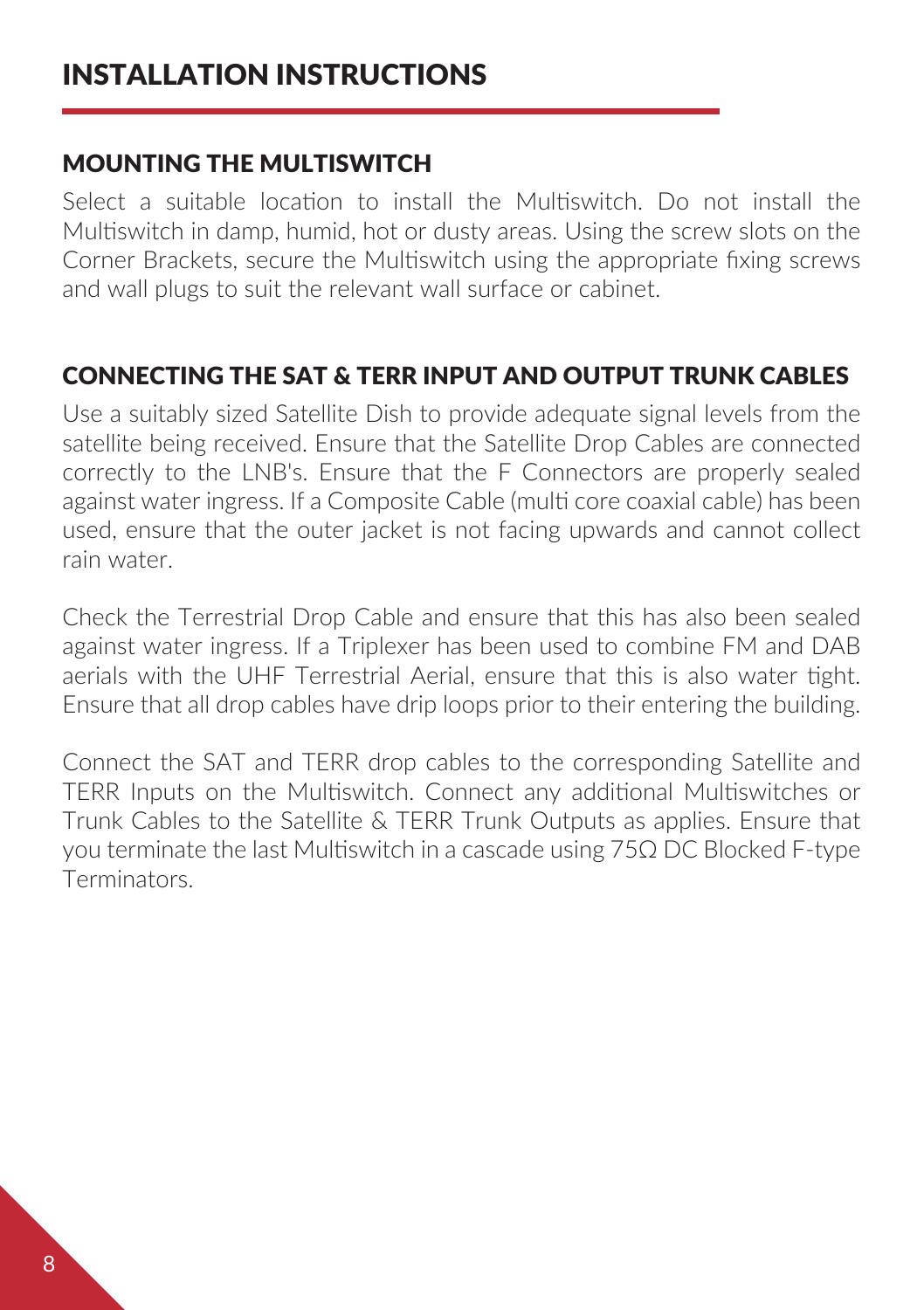#### EARTH BONDING

Earth bond the Multiswitch to the Earth Bonding Lug and/or the Earth Terminal Bars using minimum 4mm² Earth Bonding Cable. It is best practise to earth bond across all Multiswitches using a single unbroken Earth Bonding Wire. To achieve this, strip away 3cm of the insulation of a length of 4mm<sup>2</sup> Earth Bonding Wire. See Figure 1.

Unscrew the Earth Bolt on the Earth Terminal Bar to provide enough clearance to wrap the Earth Bonding Wire around the Earth Bolt. See Figure 2.

Tighten the Earth Bolt and route the Earth Bonding Wire to all other Earth Terminal Bars and terminate as detailed above. Make sure that the Earth Bonding Cable is connected directly to the building's PME.

| Figure 1 |     |
|----------|-----|
| Figure 2 | ە ' |
|          |     |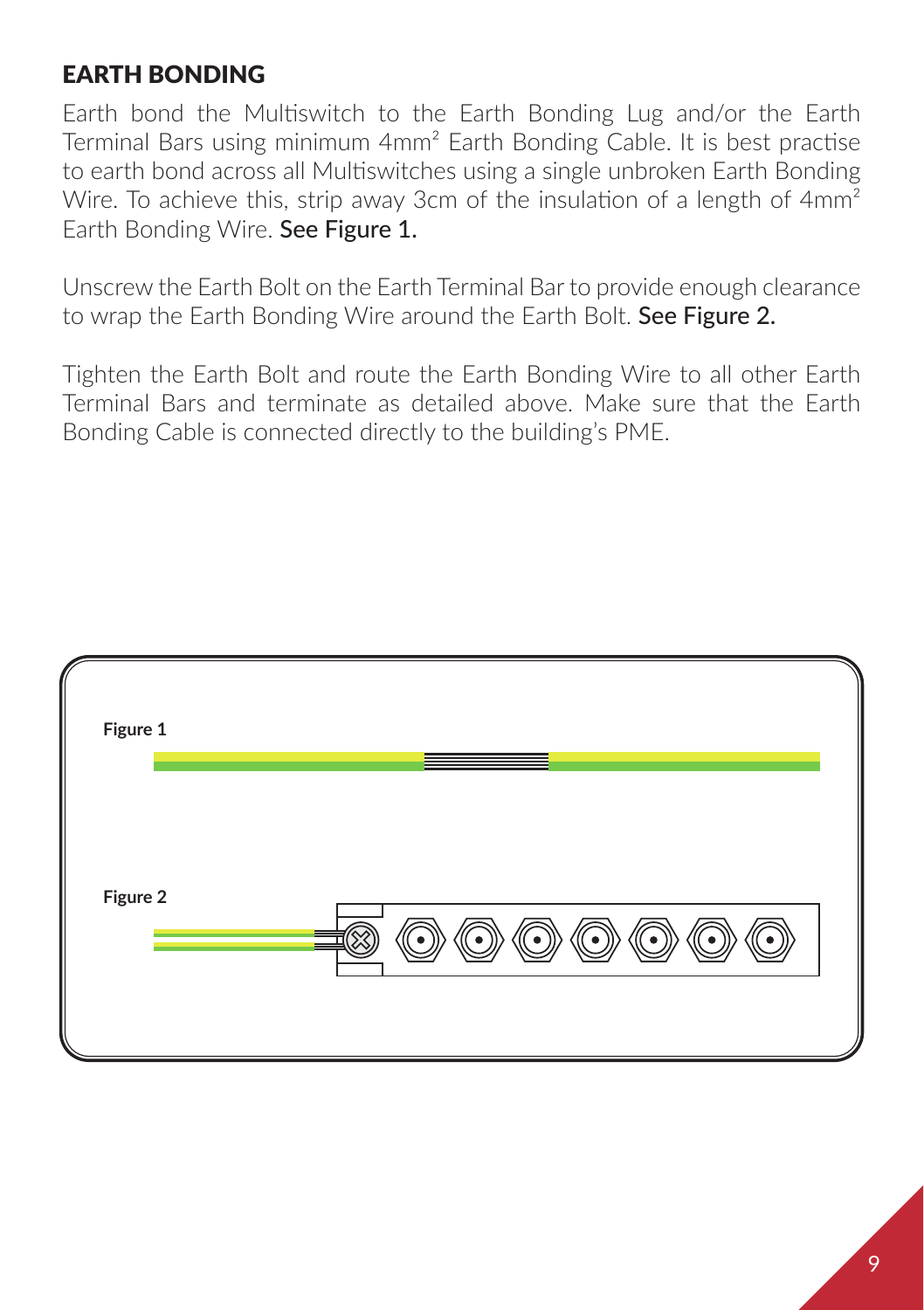#### CONNECTING THE SUBSCRIBER CABLES

Terminate the Subscriber Cables with good quality F Connectors and connect to the Subscriber Outputs. The F Connectors should be fitted to the coaxial cable correctly, ensuring that the centre core protrudes 3mm above the F Connector body. See figure 3. Ensure that you do not exceed the bending radius of the Coaxial Cable being used.



#### CONNECTING TO REMOTE POWER

The power is provided remotely via the REC port which powers only that port, the trunk and any amplifier, legacy Multiswitch or LNB connected. The WSCR504RP cannot be powered via the trunk therefore any additional WSCR504RP's within the system will not be powered and added to the load. This ensures that no individual apartment will experience apartment PSU overload. For Sky Q set top boxes an appropriate DC inserter can be used for fixed voltage dSCR mode.

The ideal PSU for the WSCR504RP is the WPSU-SAP1 and WPSU-SAP2 are the world's first Smart Apt PSU's. Customer support is reduced, and customer satisfaction is increased as the IRS system will function correctly irrespective of building occupancy or type of set-top (if any) is used by the resident. A Smart Apt PSU must be fitted in to every apartment irrespective of whether satellite services are required or not.

The WPSU-SAP will be available in 1 and 2 feed versions and are compatible with both legacy and dSCR Set Top Boxes. When connected to a legacy STB, voltage switching commands (13/18V) are relayed by the dynamic PSU. In the absence of STB LNB voltage, the Smart Apt PSU will provide 14V to maintain the IRS System functional in circumstances when the occupants require TERR services only. The Smart Apt PSU's can be set back locally near the TV or fitted discretely in an electrical cupboard.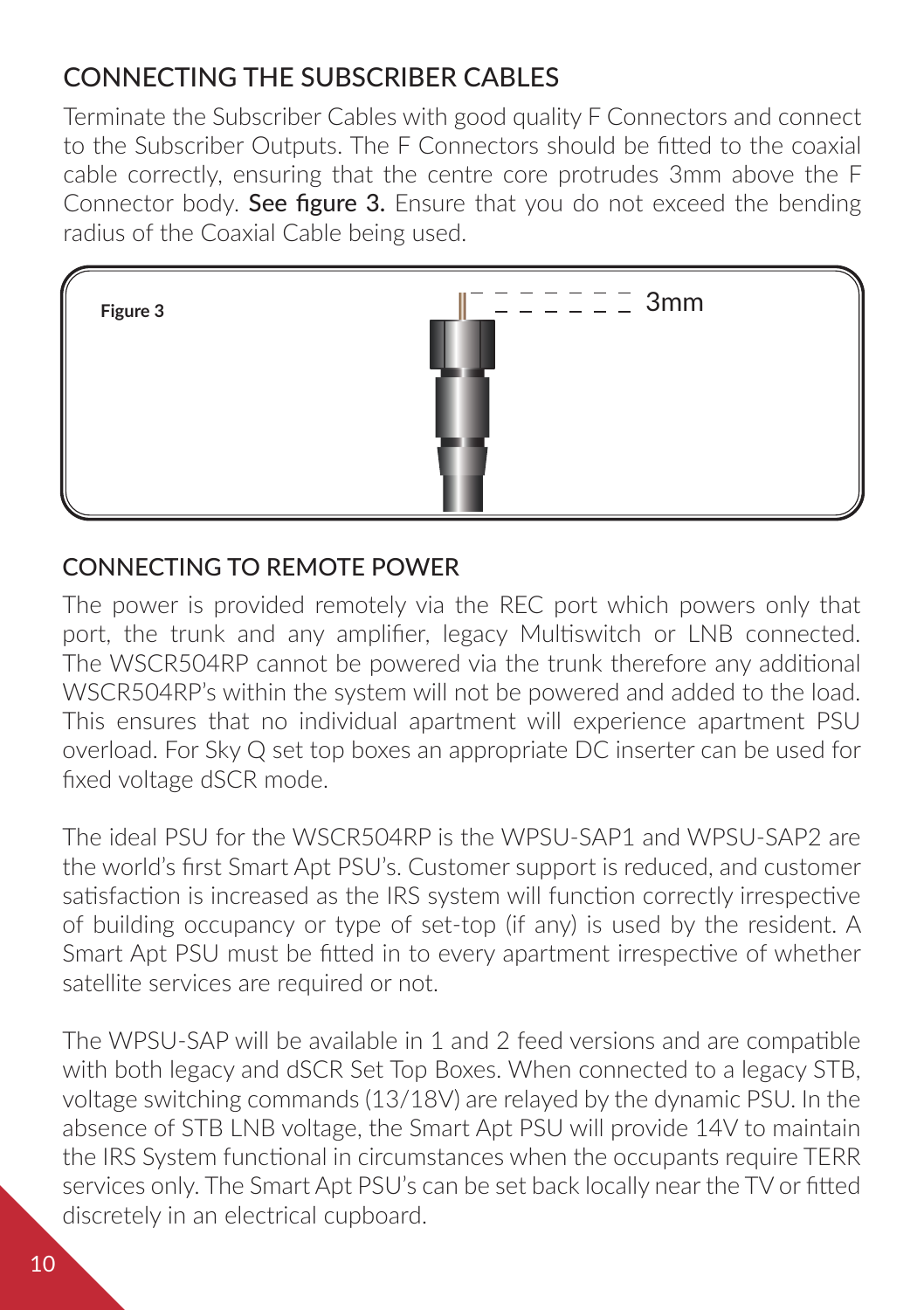#### USER BAND FREQUENCIES

|           | <b>Sky UK</b> |           | <b>EN50607</b> |                | <b>EN50494</b> |
|-----------|---------------|-----------|----------------|----------------|----------------|
| <b>UB</b> | <b>FREQ</b>   | <b>UB</b> | <b>UB</b>      | UB             | <b>UB</b>      |
| 3         | 1680          | 5         | 985            | $\mathbf{1}$   | 1210           |
| 9         | 1280          | 6         | 1050           | $\overline{2}$ | 1420           |
| 11        | 1380          | 7         | 1115           | 3              | 1680           |
| 14        | 1480          | 8         | 1275           | $\overline{4}$ | 2040           |
| 15        | 980           | 9         | 1340           |                |                |
| 16        | 1030          | 10        | 1485           |                |                |
| 17        | 1080          | 11        | 1550           |                |                |
| 18        | 1130          | 12        | 1615           |                |                |
| 19        | 1530          | 13        | 1745           |                |                |
| 20        | 1580          | 14        | 1810           |                |                |
| 21        | 1630          | 15        | 1875           |                |                |
| 22        | 1730          | 16        | 1940           |                |                |
| 23        | 1780          |           |                |                |                |
| 24        | 1830          |           |                |                |                |
| 25        | 1880          |           |                |                |                |
| 26        | 1930          |           |                |                |                |

#### COMMISSIONING THE MULTISWITCH

#### **See Figure 4:**

1. Connect a spectrum analyser to any Subscriber Output of the first **Multiswitch** 

2. Set the TERR Pro-Tap to -20dB

3. Set the Spectrum Analyser to Terrestrial. Using the TERR Gain Control adjust the Terrestrial signal to the required digital channel power level. If the signal cannot reach the required level, set the TERR Pro-Tap to -10dB and readjust the TERR Gain Control. If required, set the Pro-Tap to -0dB and readjust the Gain Control.

4. Check the SAT signal levels in Legacy and dSCR mode. These will not require adjustment as they are self-commissioned using Automatic Gain Control.

5. Repeat the above for all other Multiswitches in the IRS System as applies.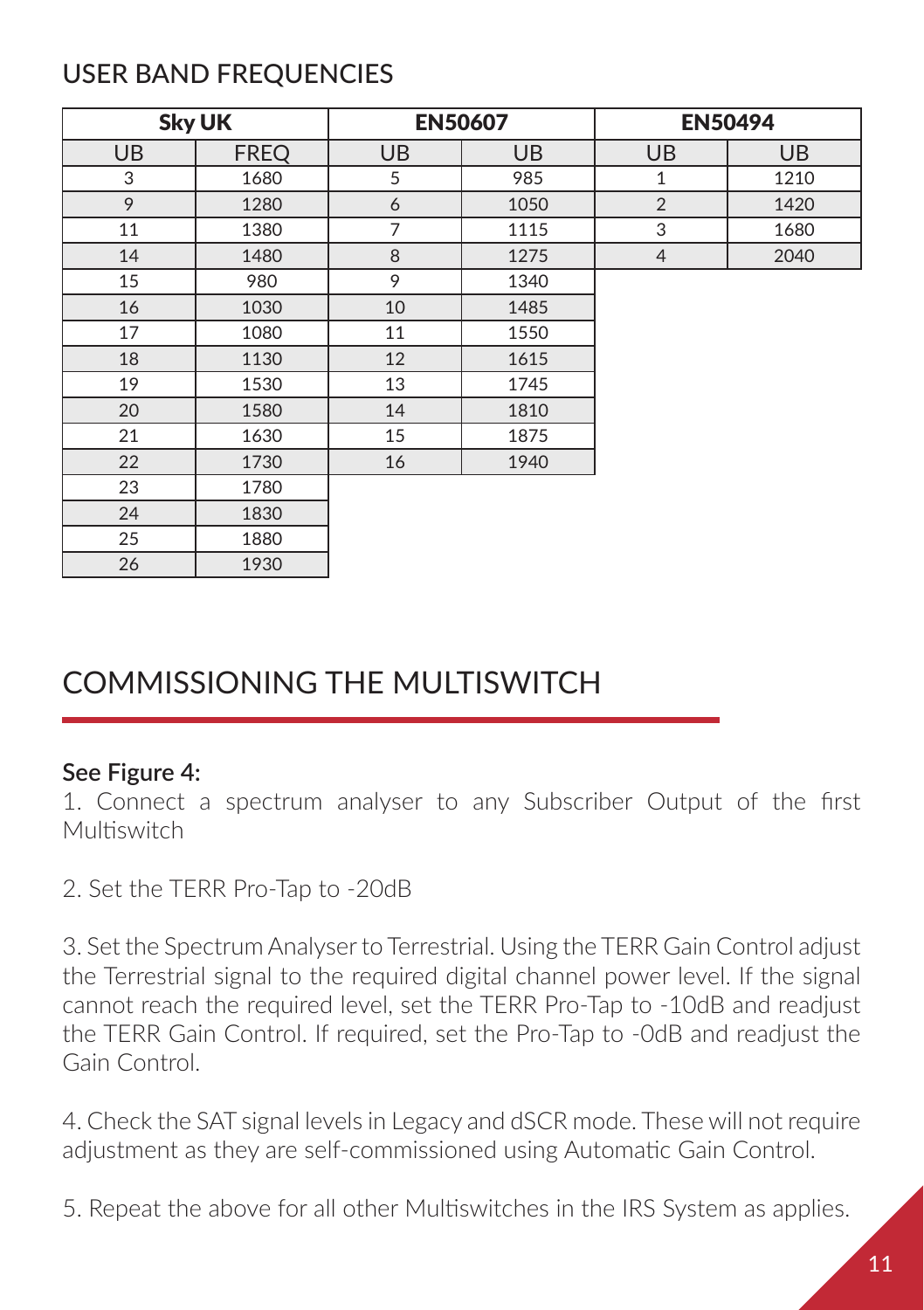#### EXAMPLE CONFIGURATION

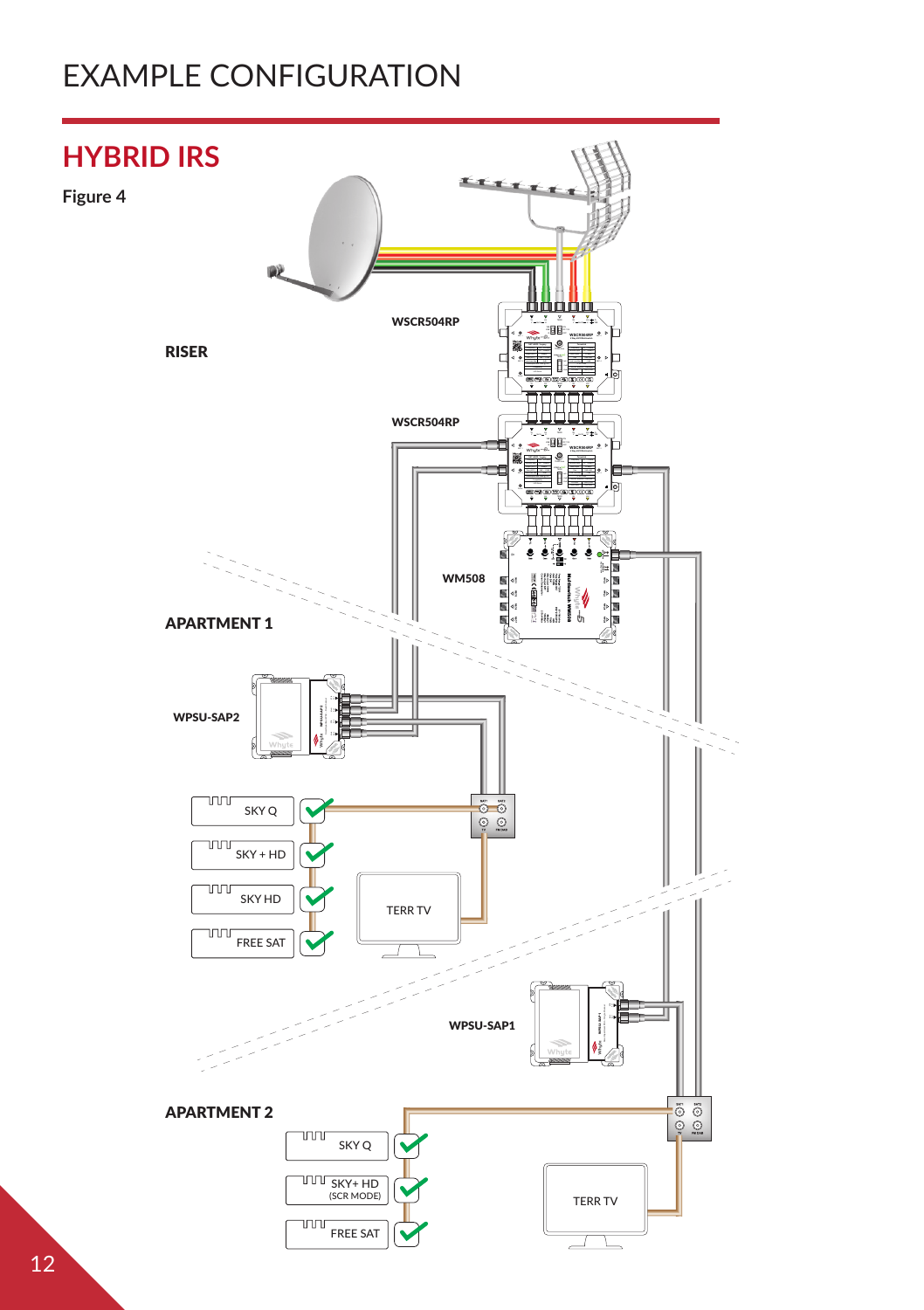#### EXAMPLE CONFIGURATION

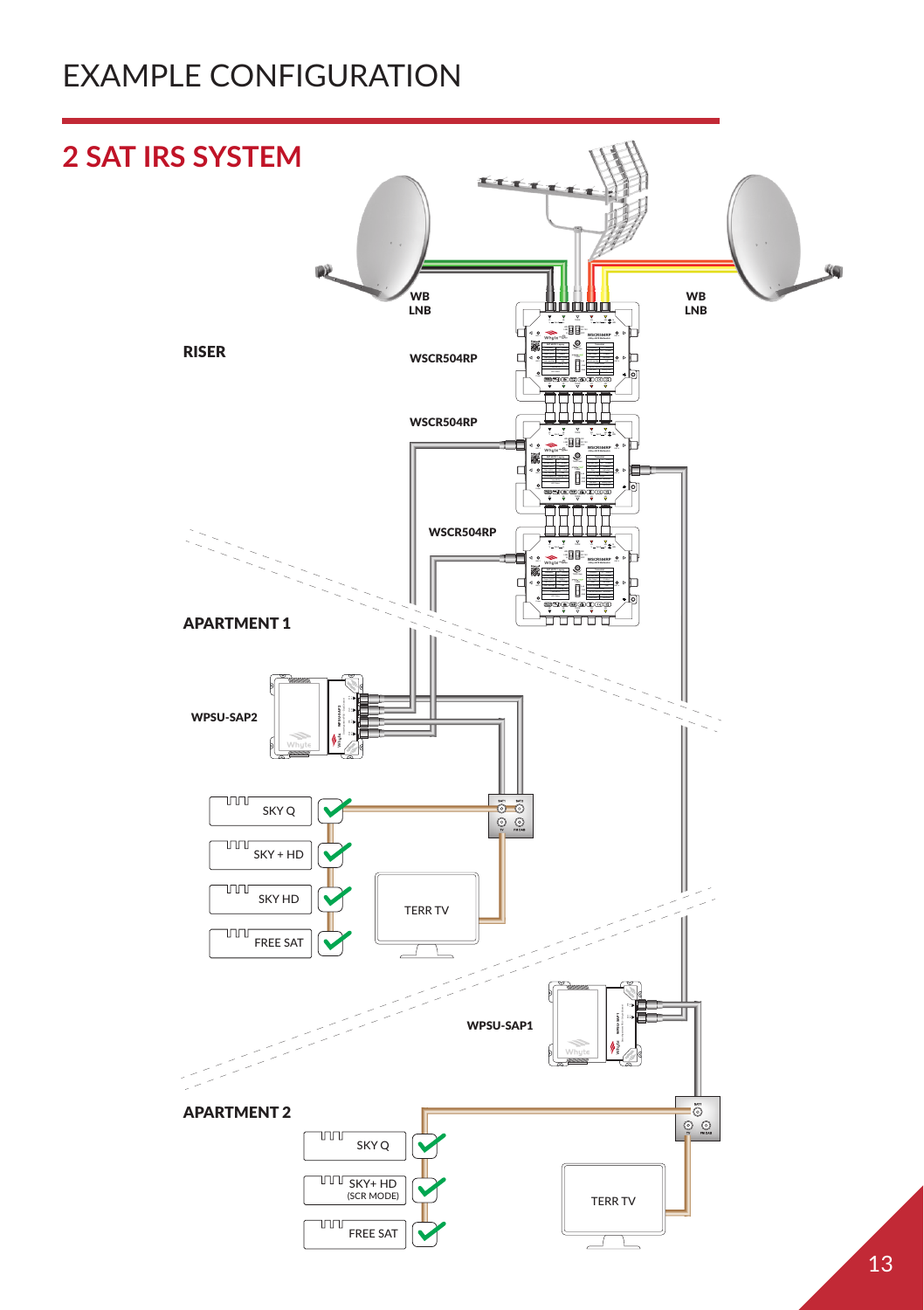#### SPECIFICATIONS WSCR504RP

**(GRED)** COMPLIANT

Pro-Tap

- 4 Years Warranty
- Small Form Factor
- Features Trunk EQ
- Comes complete with Earth Bars
- Remote Powered dSCR Multiswitch
- 2 SAT Reception using 2x WB LNB's
- Switchable 12V supply on TERR input
- Compatible with Quattro and WB LNB's
- High Output Power 89dBµV (AGC) for Legacy / dSCR
- ► High Gain TERR with Gain Control & Pro-Tap™ Attenuation Switch

| <b>MODEL</b>                           | <b>WSCR504RP</b>                          |  |
|----------------------------------------|-------------------------------------------|--|
| Freq. Range SAT Quattro / WB           | $950 \approx 2150 / 290 \approx 2340$ MHz |  |
| Freq. Range TERR                       | 87~790MHz                                 |  |
| Dual Satellite Reception (2x WB LNB)   | <b>YES</b>                                |  |
| Trunk Inputs /Outputs (F-Type Female)  | 4 SAT + 1 TERR                            |  |
| Tap Outputs (F-Type Female)            | $\overline{4}$                            |  |
| Gain SAT                               | $-5dB \sim +25dB$ (AGC)                   |  |
| <b>Gain TERR</b>                       | 8dB±2dB                                   |  |
| Gain Control TERR / SAT                | 15dB / AGC                                |  |
| Input Levels Min / Max ~ SAT / TERR    | 64~104dBµV / 52~102dBµV                   |  |
| Trunk Through Loss SAT / TERR          | $<-5dB$                                   |  |
| Max Output Level SAT / TERR            | 89dBµV (AGC) / 101dBµV                    |  |
| Protean Tap™ (TERR Attenuation Switch) | $0/ -10/ -20dB$                           |  |
| Impedance                              | $75\Omega$                                |  |
| Compatibility (Auto Switching)         | Legacy / Sky UK / EN50607 / EN50494       |  |
| dSCR User Bands Per Port               | 16                                        |  |
| Masthead Supply (switchable)           | 12V DC 100mA                              |  |
| Power Consumption Min / Max @ 18V      | 0.1A / 0.28A                              |  |
| Supply voltage                         | 18V <sub>DC</sub>                         |  |
| Power via Apartment / Via Trunk        | Yes / No                                  |  |

In the interest of continuous improvement, all specifications of products are subject to change without notice.